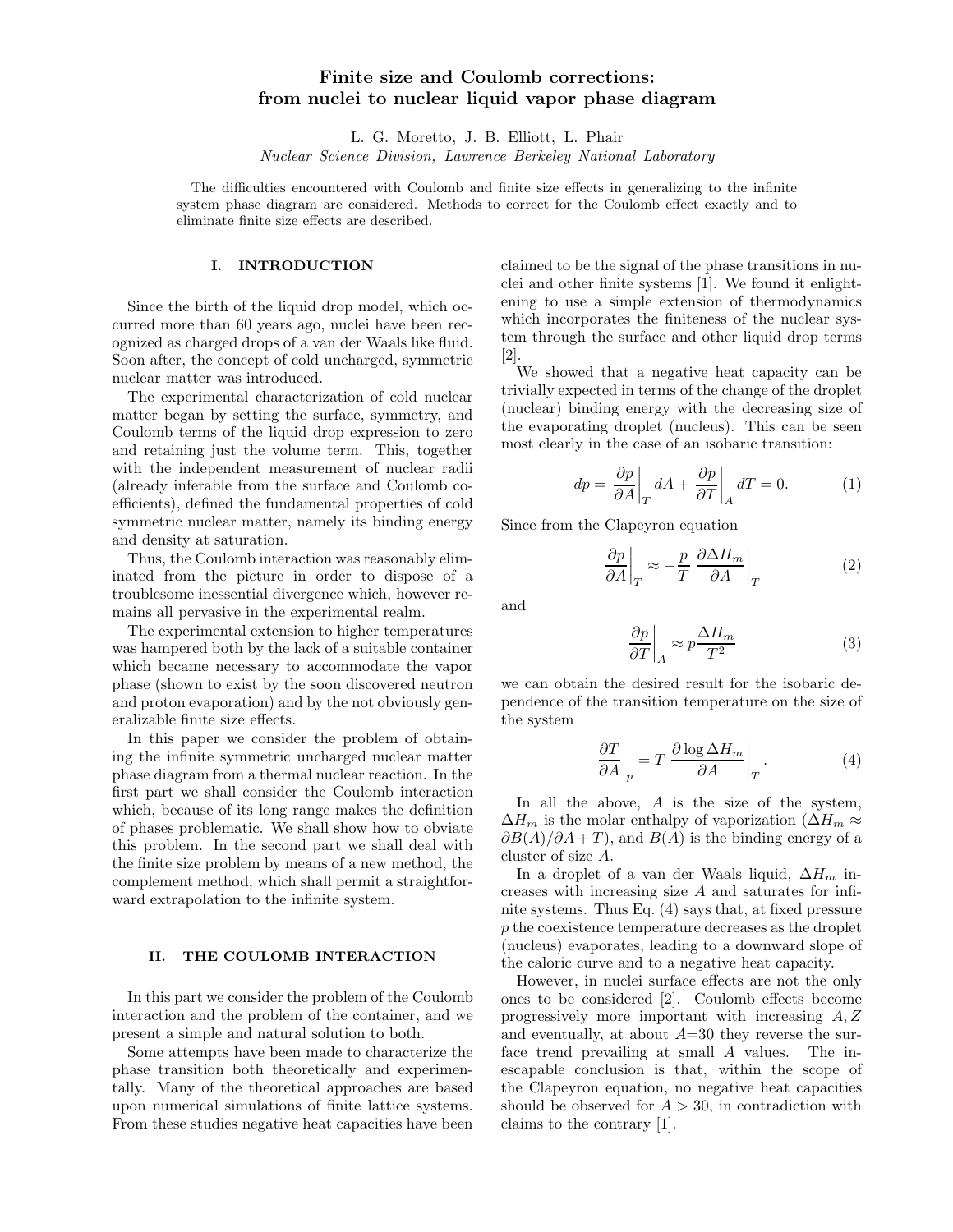This result is predicated upon the dominant emission of monomers (neutrons, protons), i.e. very small clusters. Should the nucleus statistically break up into large fragments, the upper limit for the observation of negative heat capacities would be correspondingly displaced upwards. However, not only are large fragments rare at low temperature, but they never dominate at any temperature below the critical temperature. In Ising models, finite or not, the average cluster size in the "gas phase" hardly rises above unity. The same holds true for experiments [3, 4]. It seems impossible to escape these thermodynamic conclusions.

Alternatively, the position of the maximum can be displaced towards larger masses by inhibiting the effect of Coulomb by means of a box. If we take a spherical box of size  $nR$  where R is the radius of a nucleus, we can immediately write down the liquid drop formula for a nucleus confined in it

$$
B = a_v A + a_s A^{2/3} + a_c Z^2 \left(\frac{1}{A^{1/3}} - \frac{1}{n A^{1/3}}\right) \tag{5}
$$

where  $a_v$ ,  $a_s$  and  $a_c$  are the volume, surface and Coulomb coefficients respectively. Letting  $\mu =$  $\partial B/\partial A \approx \partial \Delta H_m/\partial A$ ,  $Z = KA$  and solving for  $\partial \mu / \partial A = \partial^2 B / \partial A^2 = 0$ , we find that the largest mass number for which negative heat capacities can occur is

$$
\hat{A} = \frac{1}{5} \frac{a_s}{a_c} \frac{1}{K^2} \frac{n}{n-1}.
$$
\n(6)

Without a box,  $n \to \infty$  and  $A \approx 29$ . If the maximum is desired at  $\ddot{A} = 208$  then  $n \approx 1.16$ . This means that the system must be confined in a box barely larger than itself. This extreme requirement shows that in order to obtain the desired result one must literally kill the Coulomb effect. A justification is needed for such an extreme assumption.

However, one may question whether the role of the Coulomb interaction is merely that of decreasing the binding energy. The long range nature of this force may compel us to analyze its role in more detail in first order phase transitions. As will be shown below, the problems are serious and threaten our ability to define a true first order phase transition with any generality in the presence of such a force.

Let us introduce the Coulomb interaction in the problem of a drop and its vapor.

The Coulomb interaction can be split into three parts: 1) the drop self energy; 2) the drop-vapor interaction energy; and 3) the vapor self energy.

The drop self energy, for a finite bound or metastable drop, is easily calculated and does not constitute a problem.

For the drop-vapor interaction, we consider a probe cluster which we can carry from the interior of the drop to infinity. The potential energy experienced in the process depends upon the particle's charge/mass and is shown schematically for charged particles in Fig. 1.

If the particle has zero charge, a step is observed at the droplet radius equal to the particle binding energy. For charges greater than zero, a maximum  $B<sub>c</sub>$  is observed at the approximate distance of the two droplets in contact. From there the potential decreases according to the Coulomb law, settling at infinity to a value equal to the binding energy of the particle, Q.

In this case, where we assume that any particle of any size is bound  $(Q < 0)$  and we forget about problem 3), there is no difficulty in defining a gas phase in equilibrium with the droplet at infinity constituted by particles of all sizes whose abundance is controlled by the respective binding energies. The intervening Coulomb barrier  $B_c$  does not alter the equilibrium, although it may slow its achievement. In this case the vapor is mostly monomers. The coexistence pressure described by the Clapeyron equation  $(dp/dT = \Delta H_m/T \Delta V_m)$ . The molar enthalpy  $\Delta H_m$ accounts for both surface and Coulomb terms thus providing an adequate description of the liquid vapor coexistence.  $(\Delta V_m$  is the molar volume).

Let us now consider the case in which the probe particle becomes unbound to the droplet above some Z value, due to the Coulomb interaction. The situation becomes as depicted in the right panel of Fig. 1. In this case the droplet is metastable and the ground state of the system consists of two or more pieces of the original drop at infinity. This is true already at  $T = 0$ . Thus it is not possible to speak properly of this drop in statistical equilibrium with its vapor, since the drop itself is metastable. For a gold nucleus, the ground state is at least as complicated as three fragments of approximately size 60 nucleons at infinity. This "true" ground state is hundreds of MeV below the mass of the gold nucleus. In any statistical calculation, at any reasonable temperature, one can expect a liquid-like phase consisting of a configuration similar to the true ground state in equilibrium with some vapor. A metastable gold-like drop is an immensely improbable configuration because of the great energy chasm mentioned above. The probability of such a configuration is  $P = \exp(-\Delta E/T)$  where  $\Delta E$  is the energy difference between the metastable state and the ground state. Estimating  $\Delta E \approx 135$  MeV and a temperature of 4 MeV we obtain  $P \approx e^{-34}$  or approximately  $2 \times 10^{-15}$ .

One might argue that our point is made from energetic rather than free energy considerations. Let us consider, then, the transition from a condensed phase (liquid-like) to a dilute phase (vapor-like). For an infinitesimal isothermal transfer, the variation of the free energy must be zero

$$
\Delta F = \Delta E - T\Delta S = 0. \tag{7}
$$

As we go from liquid to vapor,  $\Delta E > 0$  for a typical fluid, but this energy increase is compensated by an equivalent increase in entropy, due to the increase in molar volume.

However, if  $\Delta E$  is negative, due to the Coulomb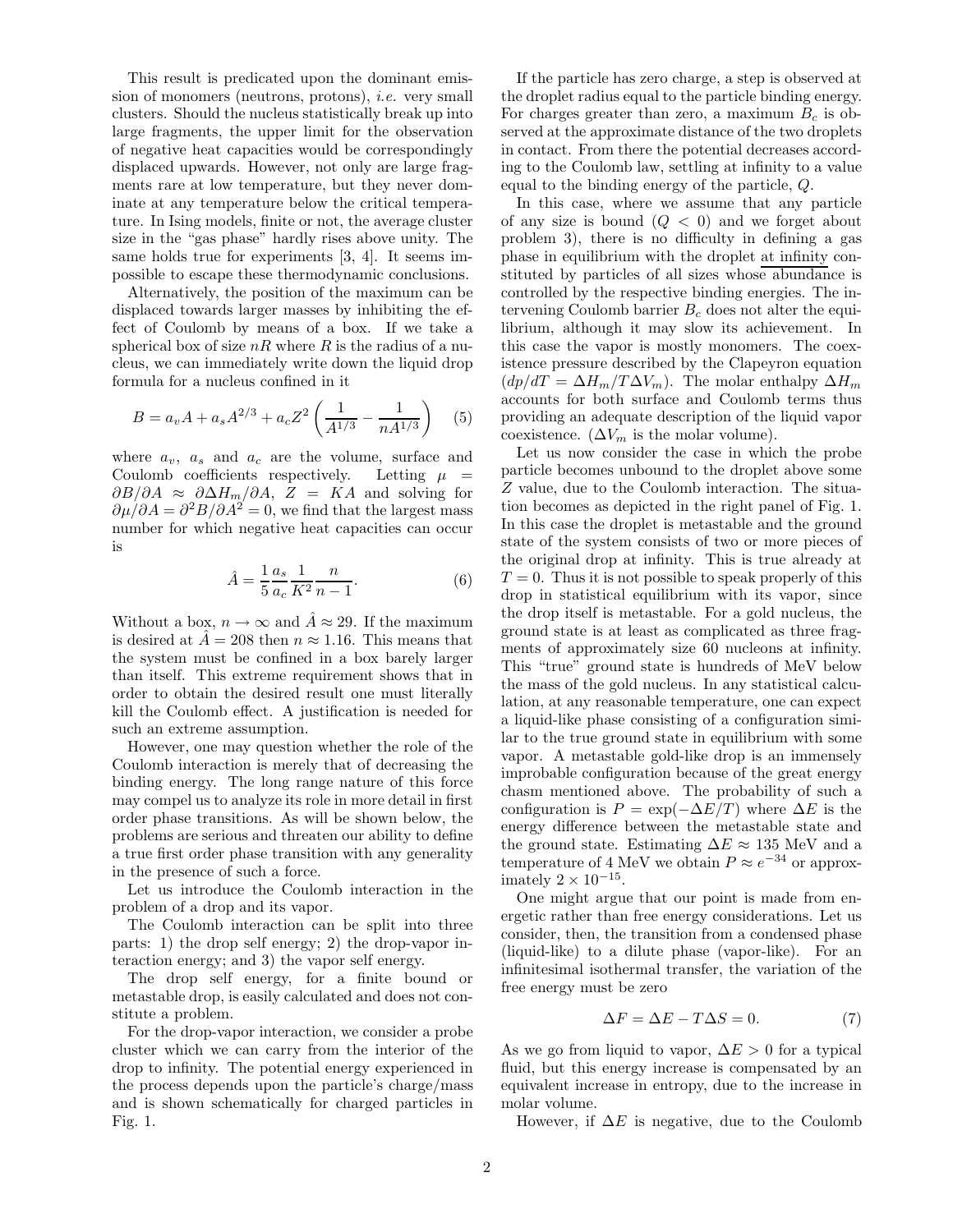effect, we need a decrease in entropy which is hardly compatible with expansion.

The conclusion is that a statistical equilibrium first order phase coexistence and phase transition is not definable for any droplet that has unbound channels.

This Coulomb effect seems truly devastating since it does not allow one to define nuclear phase transitions much above  $A \approx 30$ .

However there may be a solution to this difficulty. If we consider the emission of particles with a sizable charge, we notice that a large Coulomb barrier  $B_c$  is present. For  $T \ll B_c$  these channels may be considered effectively closed. Consequently the unbound channels may not play a role on a suitably short time scale. Then a phase transition may still be definable in an approximate way. But, of course, we reach again the previous conclusion that for  $A > 30$  heat capacities must be positive and therefore claims of negative heat capacities for large nuclei [1, 5] find here a most serious objection.

Let us consider now part 3) of the Coulomb energy, namely the vapor self energy. As we said above, it diverges for an infinite amount of vapor. For a dilute vapor, we could consider a small portion such that the intrinsic self energy/nucleon is much less than the temperature  $T$ . Alternatively, we could consider a finite box containing a finite system. Unfortunately, at any other distance smaller than infinity the result depends annoyingly on the size (and shape!) of the container and on whether the drop is confined or not in a specified location of the container – a rather inelegant and non-general situation leading to confusing questions about true equilibrium. In any case, it is clear that the Coulomb term makes the definition of phase coexistence and phase transition intractable and ill-posed.

A solution to these difficulties can be arrived at by asking a slightly different question: is there a way to obtain experimentally the signal and characterization of the phase diagram (transition) of a nucleus as if the Coulomb interaction were not there?

Any attempt to define and characterize both phases in the presence of the Coulomb interaction depends on the shape and size of a confining volume applied from without. But nature actually provides this "confining volume" for us. Any particle trying to leave the nucleus is "boxed in" by a barrier  $(B_s)$  which depends on the particle under consideration and on the residual nucleus (or the "complement"). The top of this potential barrier is close in shape to the potential of two objects, particle and complement, in near contact. The tops of these barriers are actually conditional saddle points [6], conditional in the sense that the mass asymmetry is considered frozen.

According to standard transition state theory in any thermal decay all these saddles are in statistical equilibrium with the droplet. The decay rates give direct information on their population which is controlled by a Boltzmann factor  $\exp(-B_s/T)$ . In particular



FIG. 1: A schematic representation of the Coulomb correction when the emitted fragment is bound (left panels) and unbound (right panels). In both cases one can remove the Coulomb energy of the saddle configuration and calculate the Q value using surface energies only (bottom panels). The resulting hypothetical gas will be composed of fragments that are bound to the droplet  $(Q_{\text{surface}} < 0)$ for all fragment partitions.

for large enough  $B_s$  the observed experimental abundances are directly related to first chance emission and thus to the transition state rate.

Now  $B_s$  is composed by  $B_s = E_{\text{surface}}^s - E_{\text{surface}}^{gs} +$  $E_{\text{Coul}}^s - E_{\text{Coul}}^{gs}$ , where  $E_{\text{surface}}^s$  and  $E_{\text{surface}}^{gs}$  are the surface energies of the saddle and ground state respectively, and  $E_{\text{Coul}}^s$  and  $E_{\text{Coul}}^{gs}$  are the Coulomb energies for the same two configurations. Since the Coulomb energies can be easily estimated assuming a two touching spheres configuration for the saddle and one sphere configuration for the droplet (see Fig. 1), we can correct the rates by dividing away the Boltzmann factor containing the Coulomb terms and be left with only the rates/abundances pertaining to the decay of an uncharged drop, for which all channels are bound by the extra surface energy  $Q_{\text{surface}} = E_{\text{surface}}^s - E_{\text{surface}}^{gs}$ . These rates are now independent of distance and are proportional to the effective partial concentration of the hypothetical gas in equilibrium.

We speak of a virtual gas phase because it is not and it need not be present. This picture of a free evaporation of a droplet in vacuum neatly bypasses also the need for a physical presence of the vapor. The resulting situation is that described by the Fisher droplet model [7] for the composition of a saturated vapor in equilibrium with a liquid droplet. The Fisher droplet model can be directly co-opted to describe the (first chance) fragment abundances of a nuclear physics experiment after correction for Coulomb effects. From it, it is easy to obtain the coexistence diagram for any nuclear system deprived of the Coulomb interaction [3, 4]. This is in the same spirit as in nuclear matter calculations in which neutrons and protons are consid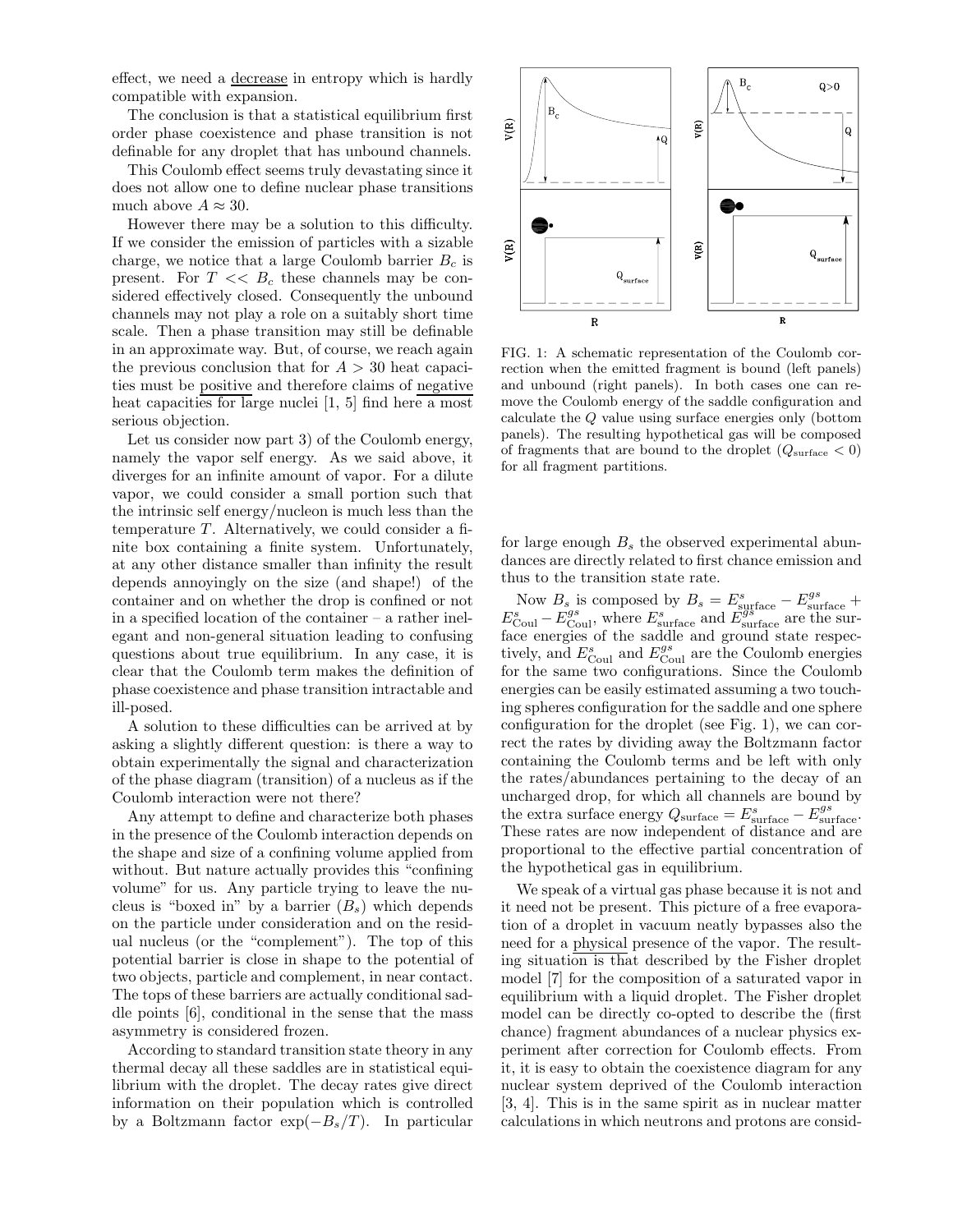ered as distinct particles, but without any Coulomb interaction.

# III. THE COMPLEMENT

We present here a general method to deal with finite size effects in phase transitions. In the case of liquidvapor phase coexistence, a dilute nearly ideal vapor phase is in equilibrium with a dense liquid-like phase. The vapor pressure of a drop can be calculated by correcting the molar vaporization enthalpy to include the surface energy of the drop. We introduce here the concept of the complement (the residual drop which remains after a cluster has been emitted) in order to further quantify finite size effects and to generalize the theory to better describe the cluster yields from extremely small systems. The complement approach consists of evaluating the change in free energy occuring when a particle or cluster is moved from one (finite) phase to another. In the case of a liquid drop in equilibrium with its vapor, this is done by extracting a vapor particle of any given size from the drop and evaluating the energy and entropy changes associated with both the vapor particle and the residual liquid drop (complement).

This detailed accounting can be easily generalized to incorporate other energy terms common in the nuclear case, such as symmetry energy, Coulomb energy and even angular momentum [8, 9]. In order to demonstrate the power of this method, we apply it to the Ising model, where a great deal of work exists on the subject of finiteness, in particular on the dependence of critical quantities on the lattice size [10, 11].

We concentrate first on the canonical lattice gas representation of the Ising model: a fixed number of up spins represents the occupied lattice sites (i.e., matter in the form of monomers, dimers, large drops etc.), while down spins are empty space. In a finite lattice, we can fix the mean density in such a way that, below the coexistence temperature  $T_0$ , there is a large cluster or drop of a certain size in equilibrium with its vapor, constituted mostly by monomers. At the lowest temperatures the up spins congregate into one liquid drop in a vacuum. At higher temperatures the vacuum is filled with a vapor made from clusters of up spins. Clusters were identified via the Coniglio-Klein algorithm [12] to insure that they were physical (i.e., cluster distributions return Ising critical exponents and not percolation exponents). The largest cluster was identified as the liquid drop. Care was taken to eschew from the vapor the many monomers forming the surface thickness of the macroscopic drop.

The equilibrium of a small droplet with its coexisting vapor is relevant to the nuclear case. If we keep the drop size fixed, at any given temperature  $T$  sufficiently below the critical temperature  $T_c$ , the equilibrium of the system is not changed by extending the lattice to infinity, or by reducing it down to a size sufficient to



FIG. 2: The density  $\rho$  and pressure p of a vapor in coexistence with a finite drop  $A_0$  whose size at  $T = 0$  is 80 (symbols) from 2d Ising calculations with a lattice length  $L = 40$  at fixed magnetization. The dotted lines are the analytic bulk solutions known for the Ising model in two dimensions [13]. The solid line comes from fits to the cluster yields using the modified Fisher formula to include the complement (see Eq. (13)). The long dashed curve comes from the normal Fisher description (see Eq. (10)) of the cluster yields. The medium dashed curve represents the integral of the Clapeyron equation with a simple accounting of the molar surface enthalpy (see Eq. (8)).

hold the drop comfortably away from the walls. The size of the drop  $A_0$ , and not of the lattice  $L$ , is here of paramount importance, and the finite size effects we worry about are those of the drop.

Lord Rayleigh used the Clapeyron equation  $dp/dT = \Delta H_m/T \Delta V_m$  with the molar enthalpy of vaporization  $\Delta H_m = \Delta H_m^0 + \frac{2}{3}cA_0^{-1/3}$  modified from its bulk form  $(\Delta H_m^0)$  to account for the molar surface enthalpy of the drop. For a dilute vapor and constant  $\Delta H_m^0$ , this integrates to

$$
p(T, A_0) = p_{\infty}(T) \exp\left(\frac{\sigma c}{A_0^{1-\sigma}T}\right).
$$
 (8)

where  $p_{\infty}(T)$  is the vapor pressure in coexistence with an infinite liquid and  $\sigma$  is the surface to volume ratio ( $\sigma \approx 2/3$  for 3D and 1/2 for 2D). The bulk solution  $p_{\infty}(T)$  is semi-analytic for 2D lattice gas calculations [14]. Thus we expect that the pressure of the lattice gas vapor in equilibrium with a finite drop (symbols in bottom panel of Fig. 2) should be greater than that of the vapor in equilibrium with an infinite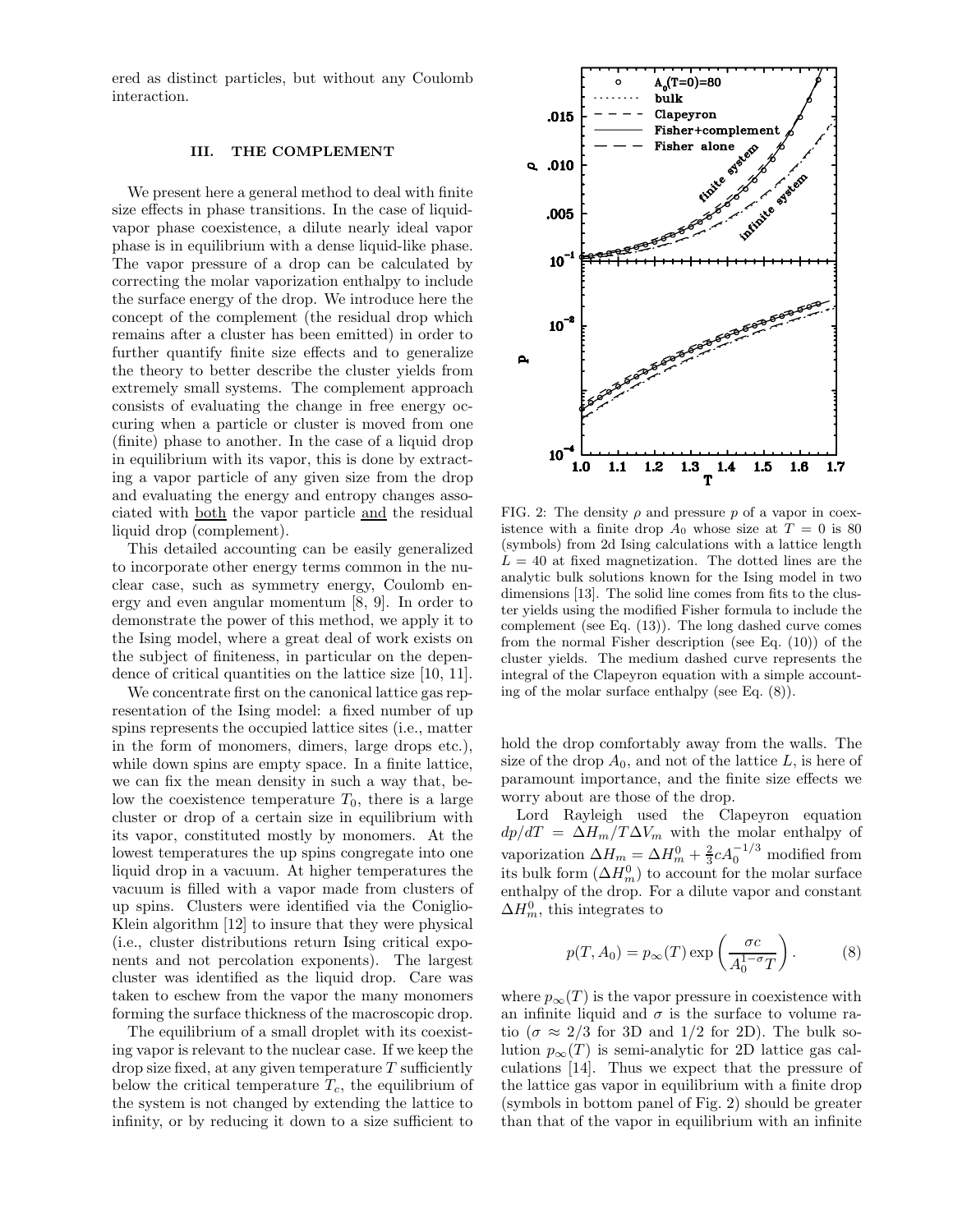liquid (dotted line). This is the case, and the vapor pressures for equilibrium with a finite drop (symbols) are qualitatively described by Eq. (8) (medium dashed curve). The droplet pressures were calculated assuming an ideal gas  $p(T, A_0) = T \sum_A n_A(T, A_0)$ , where  $n_A$  is the concentration of clusters of size A. The expected enhancement above  $p_{\infty}$  is given approximately by  $\exp(8c/15{A_0}^{7/15}T)$  for two dimensions (with  $c=8$ and  $\sigma = 8/15$ ).

A similar enhancement is expected for the density

$$
\rho(T, A_0) = \rho_{\infty}(T) \exp\left(\frac{\sigma c}{A_0^{1-\sigma}T}\right) \tag{9}
$$

where  $\rho$  is calculated as  $\rho(T, A_0) = \sum_A An_A(T, A_0)$ and  $\rho_{\infty}(T)$  is given by the Onsager solution [13] for the magnetization. A comparison is given in the upper panel of Fig. 2. The densities of Eq. (9) qualitatively describe the calculated densities.

Now we examine the vapor in detail rather than globally. Time-honored theories for non-ideal gases (physical cluster theories) assume that the monomermonomer interaction exhausts itself in the formation of physical clusters in equilibrium with the liquid and themselves. The epigon and most famous of these theories is Fisher's theory of clusterization, or Fisher's drop model [7]. The cluster concentration is described by

$$
n_A(T) = g(A) \exp\left(-\frac{c_0 A^{\sigma}}{T}\right)
$$

$$
= q_0 A^{-\tau} \exp\left(c_0 A^{\sigma} \left[\frac{1}{T_c} - \frac{1}{T}\right]\right) \quad (10)
$$

where  $q_0$  is the normalization,  $c_0 A^{\sigma}$  is the surface energy of the cluster and  $g(A)$  is the degeneracy of the clusters of size A (the number of ways the cluster A can be realized through different surface configurations) and is approximately  $A^{-\tau} \exp(c_0 A^{\sigma}/T_c)$ . The resulting entropy  $S(A)$  is given by

$$
S(A) \approx \ln g(A) \approx -\tau \ln A + \frac{c_0 A^{\sigma}}{T_c}.
$$
 (11)

Eq. (11) is a remarkably felicitous asymptotic expansion. The presence of a leading term in S proportional to  $A^{\sigma}$  permits the vanishing of the cluster free energy at a  $T = T_c$  independent of cluster size. This expression, valid for a vapor in equilibrium with the infinite liquid, needs to be generalized for a vapor in equilibrium with a finite drop. This can be done by making a preliminary observation: in Fisher's expression the abundance of each cluster in the vapor is Poissonianly distributed by construction [15]. This is because the resulting partial vapors are considered as non-interacting. In the Ising model this same situation prevails to a surprising degree as can be seen in refs. [15, 16]. The Poisson nature of the multiplicity distributions allows us to introduce the concept of the complement.

Consider a vapor in equilibrium with a drop of its liquid. The system may be a physical system or the Ising realization of it. For each cluster of the vapor we can make the mental exercise of extracting it from the liquid, determining the change in entropy and energy of the drop and cluster system, and then putting it back in the liquid (the equilibrium condition), as if all other clusters of the vapor did not exist. Fisher's expression can be generalized for a drop of size  $A_0$  in equilibrium with its vapor as follows

$$
n_A(T) = \frac{g(A)g(A_0 - A)}{g(A_0)}
$$

$$
\exp \left\{-\frac{c_0}{T} [A^{\sigma} + (A_0 - A)^{\sigma} - A_0^{\sigma}] \right\} (12)
$$

or

$$
n_A(T) = q_0 \left[ \frac{A (A_0 - A)}{A_0} \right]^{-\tau} e^{[A^{\sigma} + (A_0 - A)^{\sigma} - A_0^{\sigma}] \left( \frac{c_0}{T_c} - \frac{c_0}{T} \right)}.
$$
\n(13)

In other words, we treat the "complement"  $(A_0-A)$  in the same fashion as a cluster. The resulting expression reduces to Eq.  $(10)$  when  $A_0$  tends to infinity. While different than the standard Fisher expression, Eq. (13) still admits the same  $T_c$  as that of the infinite system. This is because the  $A_0$ , A dependence of the surface energy finds its exact counterpart in that of the entropy.

Our generalized form of the Fisher expression (Eq. (13)) can be used to fit vapor concentrations in equilibrium with a finite droplet. We can then look directly at a "Fisher" like scaling plot of all the  $n_A(T)$ in detail. Given Eq. (13) we can use any drop size and automatically correct for it by plotting

$$
\frac{n_A(T)}{\left(\frac{A[A_0-A]}{A_0}\right)^{-\tau}}
$$
\n(14)

versus

$$
c_0 (A^{\sigma} + [A_0 - A]^{\sigma} - A_0^{\sigma}) \left( \frac{1}{T_c} - \frac{1}{T} \right). \tag{15}
$$

This is shown extensively in Fig. 3 for a variety of vapors in equilibria with drops of different sizes in two dimensions. The accurate scaling that is observed vouches for the complete generality of Eq. (13) and for a satisfactory result in our initial quest for a finite size treatment. The value of the critical temperature adjusted in the fit is  $T_c = 2.28 \pm 0.02$ . This is to be compared with the theoretical value of 2.269. This good agreement is remarkable. Using the fits to the vapor concentrations, we have have summed the Fisher concentrations of Eq. (13) (modified for the complement) to calculate the pressure and density of the vapor in coexistence with a droplet of size 80 (the solid curves in Fig. 2). The agreement is excellent. Furthermore, we can then take the calculated Fisher concentrations in the limit that  $A_0$  goes to infinity